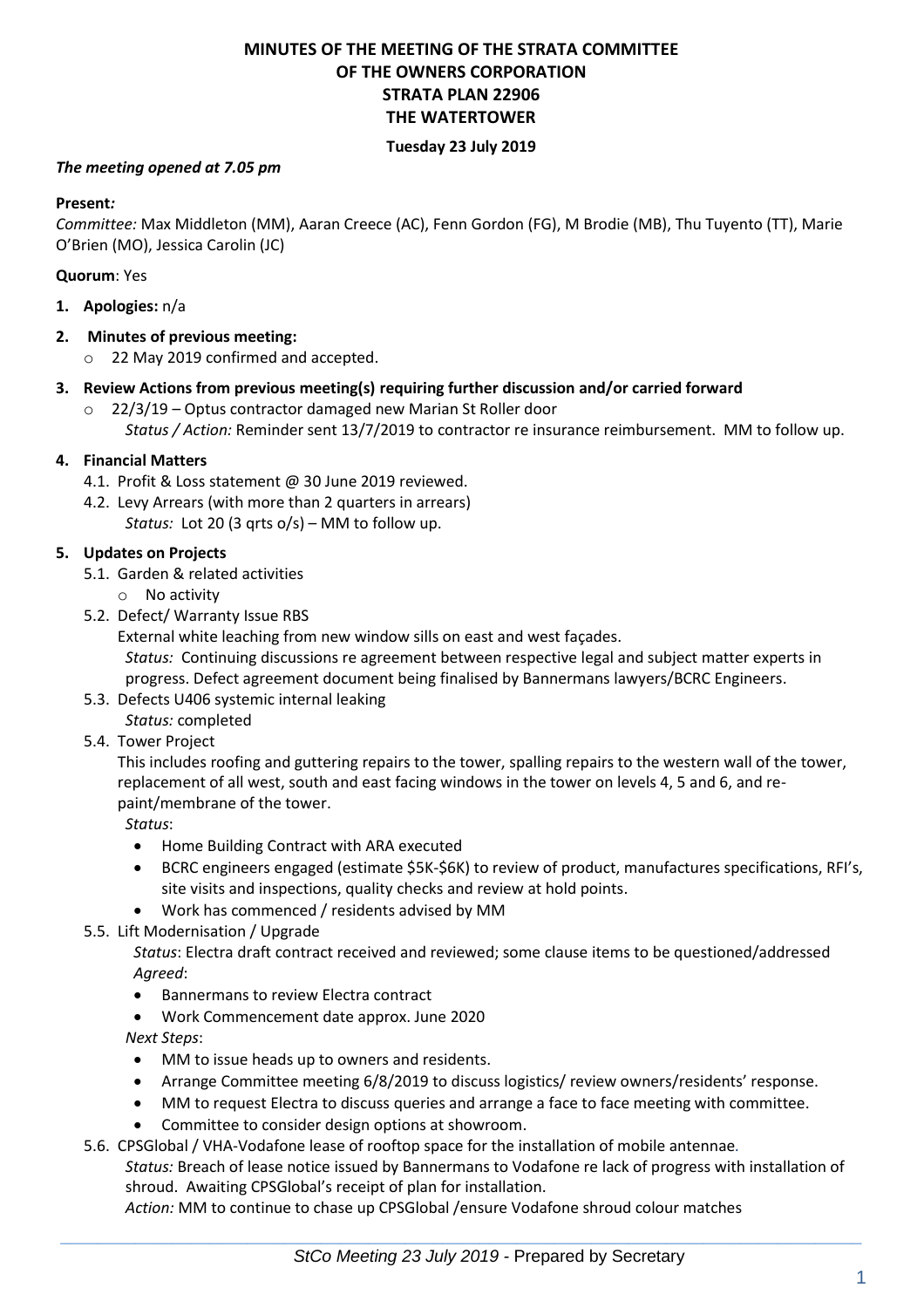## 5.7. Swimming pool re-paint.

- *Status*: Painting completed.
- 5.8. NBN plans submitted for installation to the Watertower this year. *Noted*: Will require facilitation when NBN commence work.

### **6. Building Management & Maintenance**

- 6.1. Plumbing / water leaking issues
	- o U601 *water* penetration from roof/gutter needs urgent attention *Status*: (c/f) Internals to be rectified after completion of Tower Project.
	- o U403 experiencing rain water in kitchen window during severe wind/storm
	- *Status*: DR King called on site but were unable to determine cause. *Action*: MM to engage Sydney Roofing to inspect re gutter/flashing
	- o U306 seepage into ceiling during severe wind/storm (seems related to U403 above): DR King plumbing unable to determine cause.
- 6.2. Window Cleaning

*Agreed:* to proceed with abseiling means of cleaning external facing windows, subject to timing of defect works/scaffolding.

*Action*: (c/f) MM to engage ARA at appropriate time.

6.3. Bi-lock replacement – consider upgrading bi-lock/keys and door levers to newer system. Quote from Bensons Locksmiths for approx.. \$8K considered.

*Agreed:* to hold over for consideration in next year's budget.

6.4. Car park delineation: consider repainting lines/lot numbers and designating contractor park areas in Marian Street carpark.

*Agreed:* Not to delineate contractor parkspaces, but to instead put notices/placards to show and depict where authorised drivers can temporarily park.

*Action:* MM to facilitate placards/notices and re-paint of lines and lot numbers

# **7. Strata Administration & Compliance**

7.1. Annual Insurance Policy

*Confirmed:* Cover for \$27,985,831 with SCI; declined Cyber loss damage; premium \$29,950 paid.

7.2. Annual Fire Safety Statement: changed legislation requires independent 3rd party certifier. Agreed: NFS to engage Wormald 3<sup>rd</sup> party certifier @ \$170 per hour

*Action:* MM to request NFS to book job with Wormald

7.3. Fire extinguisher heads – quote received for replacing landing valves \$7,285. *Agreed*: This is a NFS recommended preventative maintenance item, but agreed to hold over until next year's budget.

### **8. Other incidents/activities/complaints, etc.**

o None

### **9. Inward correspondence received (not previously covered or in pipeline) requiring review/decisions/noting**

- o U113 re air-conditioning correspondence reviewed.
- $\circ$  U111 re replacement of air-conditioning correspondence reviewed.
- o U210 kitchen upgrade plan and correspondence reviewed.

### **10. Other New Business**

10.1. Mirvac/Council heavy road works now completed. MM/MB to request Mirvac to undertake postdilapidation report.

*Action:* MM to facilitate inspections.

10.2. Transport NSW – proposed station upgrade.

*Status:* Residents / owners meeting with TfNSW delegates took place in Watertower Monday 3 June 2019. *Ongoing:* MM/MO/MB and others are members of *Reconnect Redfern* group meeting regularly and pursuing other design options together with opinions/inputs from SMEs/stakeholders for presentation to TfNSW.

### **11. Next meetings:**

o Strata Committee re lift upgrade: 6/8/2019

# *The meeting closed at 8.15pm*

 $\_$  , and the set of the set of the set of the set of the set of the set of the set of the set of the set of the set of the set of the set of the set of the set of the set of the set of the set of the set of the set of th